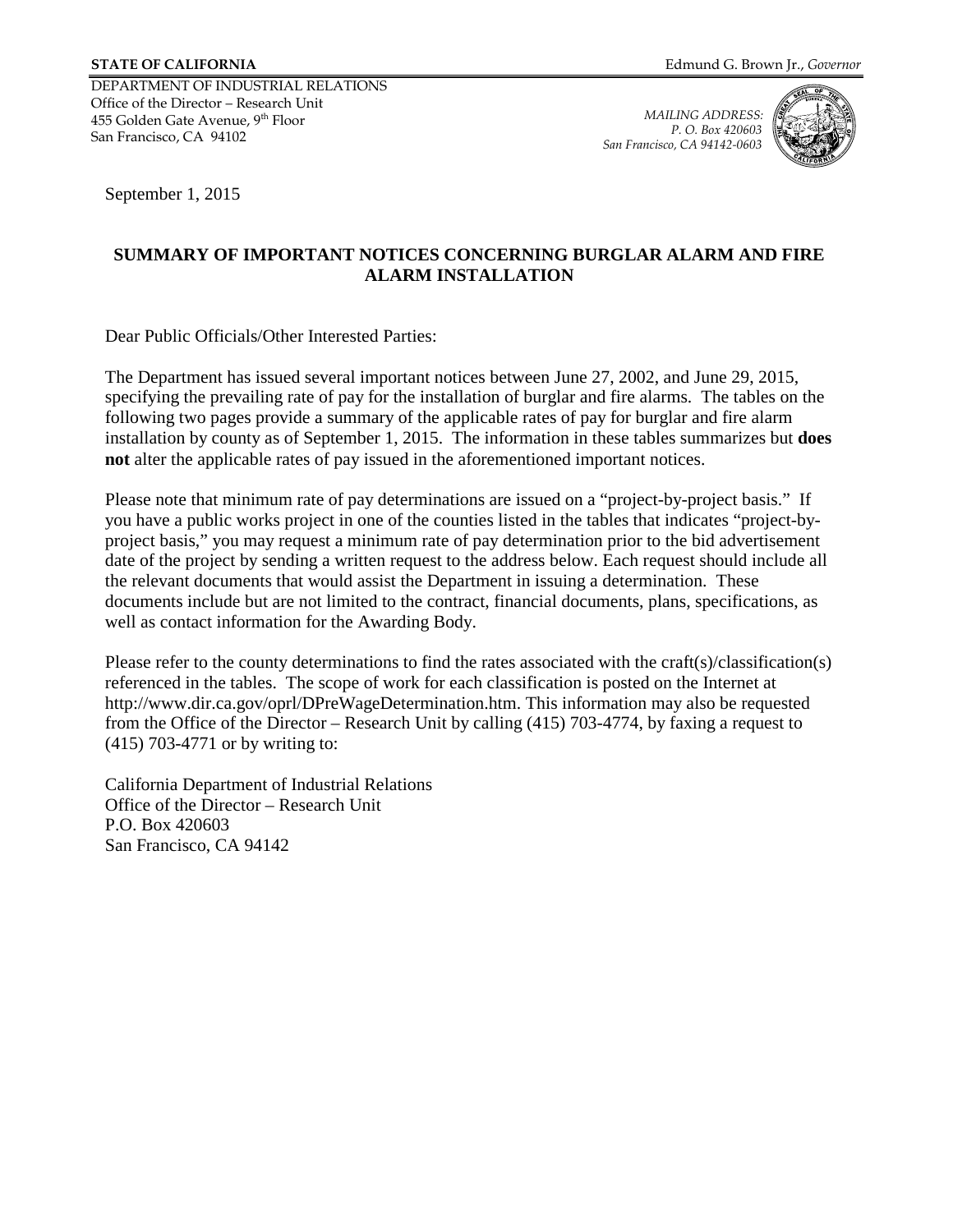## Table 1: Burglar Alarm Installation

| <b>COUNTY</b>     | <b>CRAFT/CLASSIFICATION</b>                                |
|-------------------|------------------------------------------------------------|
| Alameda           | Project-by-Project Basis                                   |
| Alpine            | Electrician: Inside Wireman                                |
| Amador            | Electrician: Inside Wireman                                |
| <b>Butte</b>      | Electrician: Inside Wireman                                |
| Calaveras         | Project-by-Project Basis                                   |
| Colusa            | Electrician: Inside Wireman                                |
| Contra Costa      | Electrician: Comm & System Installer                       |
| Del Norte         | Electrician: Comm & System Installer                       |
| El Dorado         | Electrician: Inside Wireman                                |
| Fresno            | Electrician: Comm & System Installer                       |
| Glenn             | Electrician: Inside Wireman                                |
| Humboldt          | Electrician: Comm & System Installer                       |
| Imperial          | Electrician: Sound and Signal Technician                   |
| Inyo              | Electrician: Comm & System Installer                       |
| Kern              | Project-by-Project Basis                                   |
| Kings             | Electrician: Comm & System Installer                       |
| Lake              | Electrician: Comm & System Installer                       |
| Lassen            | Electrician: Inside Wireman                                |
| Los Angeles       | Electrician: Comm & System Installer                       |
| Madera            | Electrician: Comm & System Installer                       |
| Marin             | Electrician: Comm & System Installer                       |
| Mariposa          | Electrician: Inside Wireman                                |
| Mendocino         | Electrician: Comm & System Installer                       |
| Merced            | Electrician: Inside Wireman                                |
| Modoc             | Project-by-Project Basis                                   |
| Mono              | Electrician: Comm & System Installer                       |
| Monterey          | Electrician: Comm & System Installer <sup>a</sup>          |
| Napa              | Project-by-Project Basis                                   |
| Nevada            | Electrician: Inside Wireman                                |
| Orange            | Electrician: Sound Installer                               |
| Placer            | Electrician: Inside Wireman                                |
| Plumas            | Electrician: Inside Wireman                                |
| Riverside         | Project-by-Project Basis                                   |
| Sacramento        | Electrician: Inside Wireman                                |
| San Benito        | Electrician: Comm & System Installer <sup>a</sup>          |
| San Bernardino    | Electrician: Comm & System Installer                       |
| San Diego         | Electrician: Sound and Signal Technician                   |
| San Francisco     | Electrician: Comm & System Installer                       |
| San Joaquin       | Project-by-Project Basis                                   |
| San Luis Obispo   | Electrician: Inside Wireman                                |
| San Mateo         | Project-by-Project Basis                                   |
| Santa Barbara     | Electrician: Sound Installer                               |
| Santa Clara       | Electrician: Comm & System Installer                       |
| Santa Cruz        | Electrician: Comm & System Installer <sup>a</sup>          |
| Shasta            | Electrician: Inside Wireman                                |
| Sierra            | Electrician: Inside Wireman                                |
| Siskiyou          | Project-by-Project Basis                                   |
| Solano            | Project-by-Project Basis                                   |
| Sonoma            | Electrician: Comm & System Installer                       |
| <b>Stanislaus</b> | Electrician: Inside Wireman                                |
| Sutter            | Electrician: Inside Wireman                                |
| Tehama            | Electrician: Inside Wireman                                |
| Trinity           | Electrician: Inside Wireman                                |
| Tulare            | Electrician: Comm & System Installer                       |
| Tuolumne          | Electrician: Inside Wireman                                |
| Ventura           | Electrician: Comm & System Installer                       |
| Yolo<br>Yuba      | Electrician: Inside Wireman<br>Electrician: Inside Wireman |
|                   |                                                            |

**Notes:** 

<sup>a</sup> Installation of conduit, boxes, cables, and devices is performed at the Inside Wireman rate, and the final connection and programming is performed at the Communication and System Installer rate.